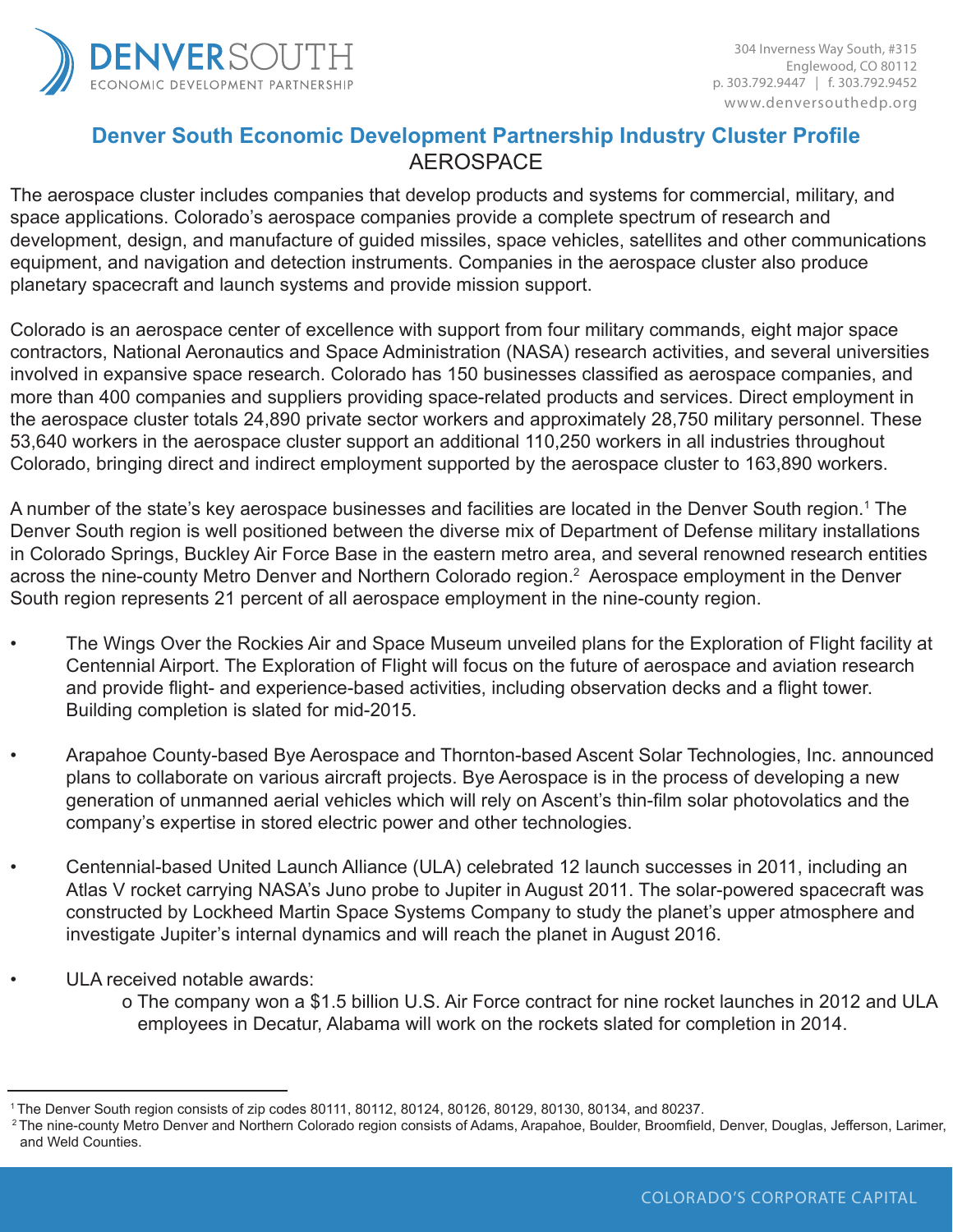

- o NASA awarded ULA a \$446 million contract to launch two next-generation weather monitoring satellites into orbit in 2015 and 2017 on its Atlas V rockets. The satellites will be used by the National Oceanic and Atmospheric Administration to improve observation and detection of meteorological phenomena and will provide accurate weather forecasts on Earth.
- o The U.S. Air Force awarded ULA's subsidiary, United Launch Services LLC (ULS) a \$398 million contract for two satellite launches scheduled in late 2014. The ULS team will install an Air Force Mobile User Objective System-4 satellite on the Atlas V rocket and launch a global positioning system satellite aboard a Delta IV rocket.
- Highlands Ranch-based launch services company UP Aerospace Inc. received two NASA contracts to integrate and fly technology payloads on its SpaceLoft rocket for NASA's commercial, suborbital reusable platforms in 2011. NASA is purchasing flights from private companies for later use by scientists and engineers. UP Aerospace was one of seven companies selected for NASA contracts totaling \$10 million.
- California-based XCOR Aerospace Inc. and ULA partnered to develop lighter-weight, lower-cost rocket engines. Partially as a result of successful results achieved in 2010 to develop new aluminum alloy engine nozzle technology using modern manufacturing techniques, the new engine technology could lead to more-capable space flights and new engines for ULA's Atlas V and Delta IV launch vehicles.

## PRIVATE AEROSPACE ECONOMIC PROFILE

The aerospace cluster consists of 19, six-digit North American Industry Classification System (NAICS) codes including search, detection, and navigation instrument manufacturing; guided missile and space vehicle manufacturing; satellite telecommunications; and research and development.

|                                                 | <b>Denver South</b> | <b>Nine-County Region</b> | U.S.     |
|-------------------------------------------------|---------------------|---------------------------|----------|
| Direct Employment, 2011                         | 4,110               | 19,500                    | 356,270  |
| Number of Direct Companies, 2011                | 20                  | 110                       | 4.970    |
| One-Year Direct Employment Growth, 2010-2011    | $9.4\%$             | 1.7%                      | $-0.5%$  |
| Five-Year Direct Employment Growth, 2006-2011   | 163.7%              | 11.9%                     | $-1.7\%$ |
| Avg. Annual Direct Employment Growth, 2006-2011 | 21.4%               | 2.3%                      | $-0.3%$  |
| <b>Direct Employment Concentration</b>          | 2.0%                | 1.1%                      | 0.2%     |

*Note: Data reflects only private aerospace employment in the region and excludes military employment. Sources: Dun & Bradstreet, Inc. Marketplace database, July-Sept. 2006-2010; Market Analysis Profile, 2011; Development Research* 

*Partners.* 

## **Private Aerospace Employment**

- The aerospace cluster directly employed 4,110 people in the Denver South region in 2011.
- Aerospace companies employed two percent of the Denver South region's total employment base, compared with 1.1 percent and 0.2 percent employment concentrations in the nine-county region and nationwide, respectively.
- The majority of the Denver South region's aerospace employees manufactured guided missiles and space vehicles (49 percent) and search and navigation equipment (45 percent).